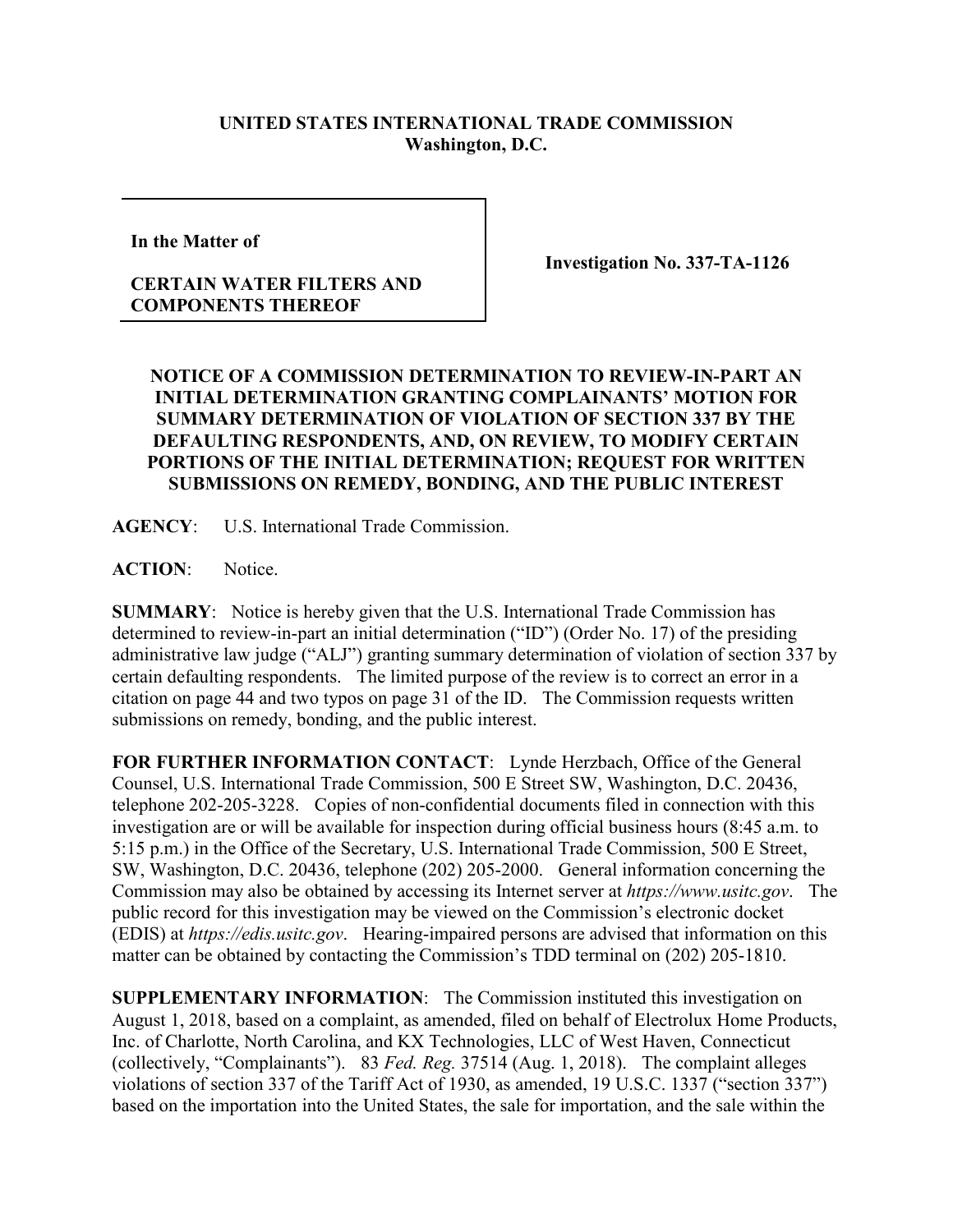United States after importation of certain water filters and components thereof by reason of infringement of certain claims of U.S. Patent Nos. 8,673,146 ("the '146 patent"), 8,137,551 ("the '551 patent"), 9,233,322 ("the '322 patent"), and 9,901,852 ("the '852 patent") (collectively, the "Asserted Patents"). *Id.* The Commission's notice of investigation names eight respondents. *Id.* The Office of Unfair Import Investigations ("OUII") is also a party to the investigation.

On October 3, 2018, the ALJ issued an initial determination finding certain respondents in default, specifically, Shenzen Calux Purification Technology Co., Limited ("Calux"); JiangSu Angkua Environmental Technical Co., Ltd. ("Angkua Environmental"); and Shenzhen Dakon Purification Tech Co., Ltd. (collectively, "the Defaulting Respondents"). *See* Order No. 9 (Oct. 3, 2018), *not reviewed*, Notice (Oct. 25, 2018). The remaining respondents, specifically, Ningbo Pureza Limited; HongKong Ecoaqua Co., Limited; Ecolife Technologies, Inc.; Ecopure Filter Co., Ltd.; and Crystala Filters LLC ("Settled Respondents"), were terminated from the investigation due to settlement. *See* Order Nos. 14, 15, 16, *not reviewed*, Notice (April 1, 2019).

On February 12, 2019, Complainants filed a motion for summary determination of violation of section 337 by the Defaulting Respondents. Complainants requested a general exclusion order ("GEO") and cease and desist orders ("CDOs") against all three Defaulting Respondents. On March 8, 2019, OUII filed a response supporting a finding of a violation as well as the requested remedies of a GEO and CDOs for two of the Defaulting Respondents (Calux and Angkua Environmental).

The ALJ issued the subject ID on July 11, 2019, granting the motion for summary determination and finding a violation of section 337 by the Defaulting Respondents. Specifically, the ID finds that Complainants established infringement of claims 1-3, 6, 7, and 15 of the '146 patent, claim 49 of the '551 patent, claims 1-3, 7-9, and 12-15 of the '322 patent, and claims 1, 4-6, 9-11, 14-18, and 21-31 of the '852 patent with respect to each Defaulting Respondents' accused product(s) by substantial, reliable, and probative evidence. The ALJ recommended that the Commission issue a GEO and CDOs against Calux and Angkua Environmental. The ALJ also recommended setting a bond during Presidential review of 100 percent. *Id*. No party petitioned for review of the subject ID.

The Commission has determined to review the subject ID in part for the limited purpose of correcting an error in a citation on page 44 and two typos on page 31 of the ID. *See* ID at 44, 31. The ID's findings of section 337 violations as to the Defaulting Respondents are based on substantial, reliable, and probative evidence, and they do not require further substantive review. *See* 19 U.S.C. 1337(d)(2). The Commission has determined not to review the remainder of the ID.

In connection with the final disposition of this investigation, the Commission may  $(1)$ issue an order that could result in the exclusion of the subject articles from entry into the United States, and/or (2) issue one or more cease and desist orders that could result in the respondent(s) being required to cease and desist from engaging in unfair acts in the importation and sale of such articles. Accordingly, the Commission is interested in receiving written submissions that address the form of remedy, if any, that should be ordered. If a party seeks exclusion of an article from entry into the United States for purposes other than entry for consumption, the party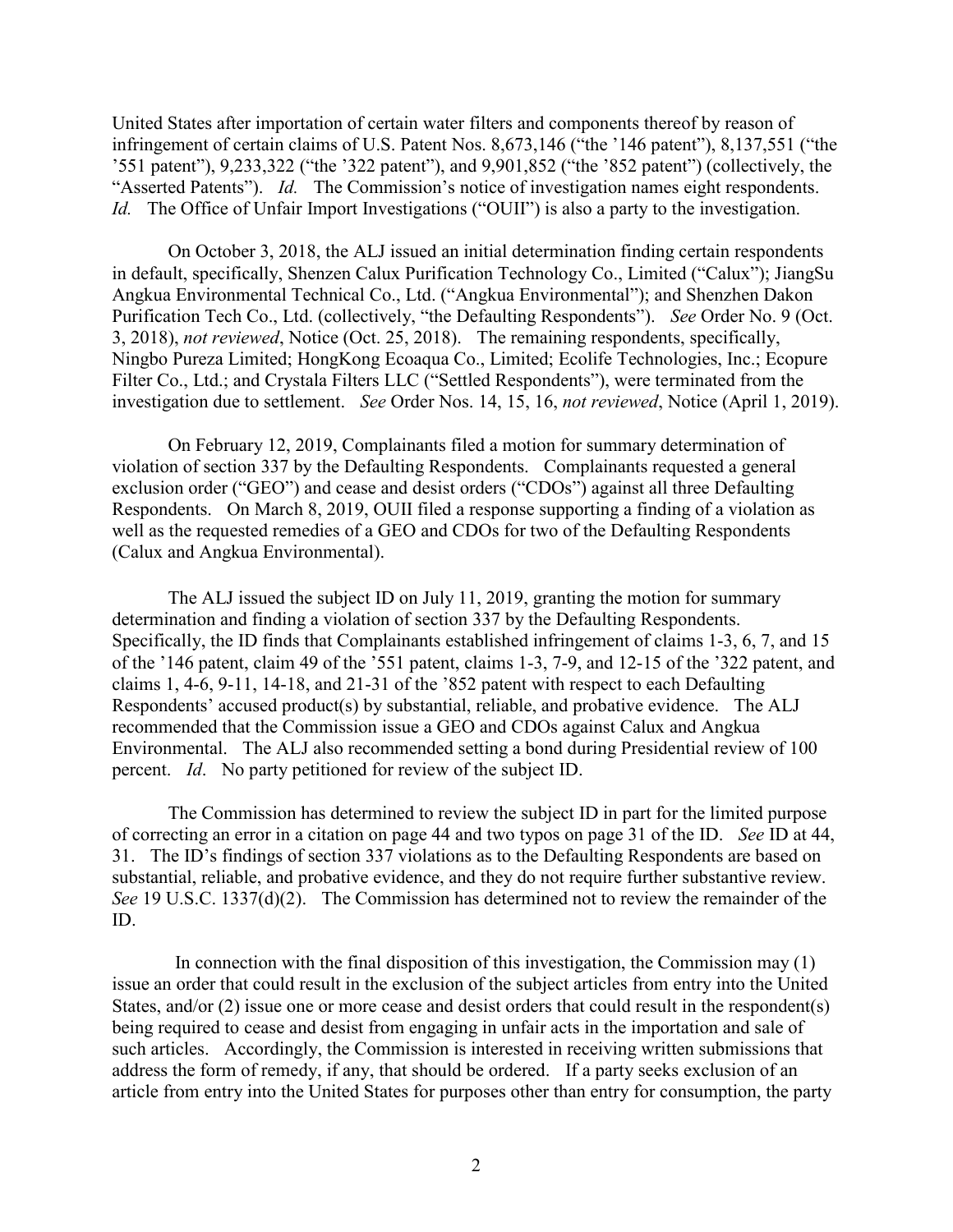should so indicate and provide information establishing that activities involving other types of entry either are adversely affecting it or likely to do so. For background, *see Certain Devices for Connecting Computers via Telephone Lines*, Inv. No. 337-TA-360, USITC Pub. No. 2843, Comm'n Op. at 7-10 (December 1994). In addition, if Complainants seek a cease and desist order against a respondent, the written submissions should respond to the following requests:

- 1. Please identify with citations to the record any information regarding commercially significant inventory in the United States as to each respondent against whom a cease and desist order is sought. If Complainants also rely on other significant domestic operations that could undercut the remedy provided by an exclusion order, please identify with citations to the record such information as to each respondent against whom a cease and desist order is sought.
- 2. In relation to the infringing products, please identify any information in the record, including allegations in the pleadings, that addresses the existence of any domestic inventory, any domestic operations, or any sales-related activity directed at the United States for each respondent against whom a cease and desist order is sought.

If the Commission contemplates some form of remedy, it must consider the effects of that remedy upon the public interest. The factors the Commission will consider include the effect that an exclusion order and/or cease and desist orders would have on (1) the public health and welfare, (2) competitive conditions in the U.S. economy, (3) U.S. production of articles that are like or directly competitive with those that are subject to investigation, and (4) U.S. consumers. The Commission is therefore interested in receiving written submissions that address the aforementioned public interest factors in the context of this investigation.

If the Commission orders some form of remedy, the U.S. Trade Representative, as delegated by the President, has 60 days to approve or disapprove the Commission's action. *See*  Presidential Memorandum of July 21, 2005, 70 *Fed. Reg.* 43251 (July 26, 2005). During this period, the subject articles would be entitled to enter the United States under bond, in an amount determined by the Commission and prescribed by the Secretary of the Treasury. The Commission is therefore interested in receiving submissions concerning the amount of the bond that should be imposed if a remedy is ordered.

WRITTEN SUBMISSIONS: Parties to the investigation, interested government agencies, and any other interested parties are encouraged to file written submissions on the issues of remedy, the public interest, and bonding. Such submissions should address the recommended determination by the ALJ on remedy and bonding.

Complainant and OUII are also requested to submit proposed remedial orders for the Commission's consideration. Complainant is also requested to state the date that the Asserted Patents expire, to provide the HTSUS subheadings under which the accused products are imported, and to supply identification information for all known importers of the products at issue in this investigation.